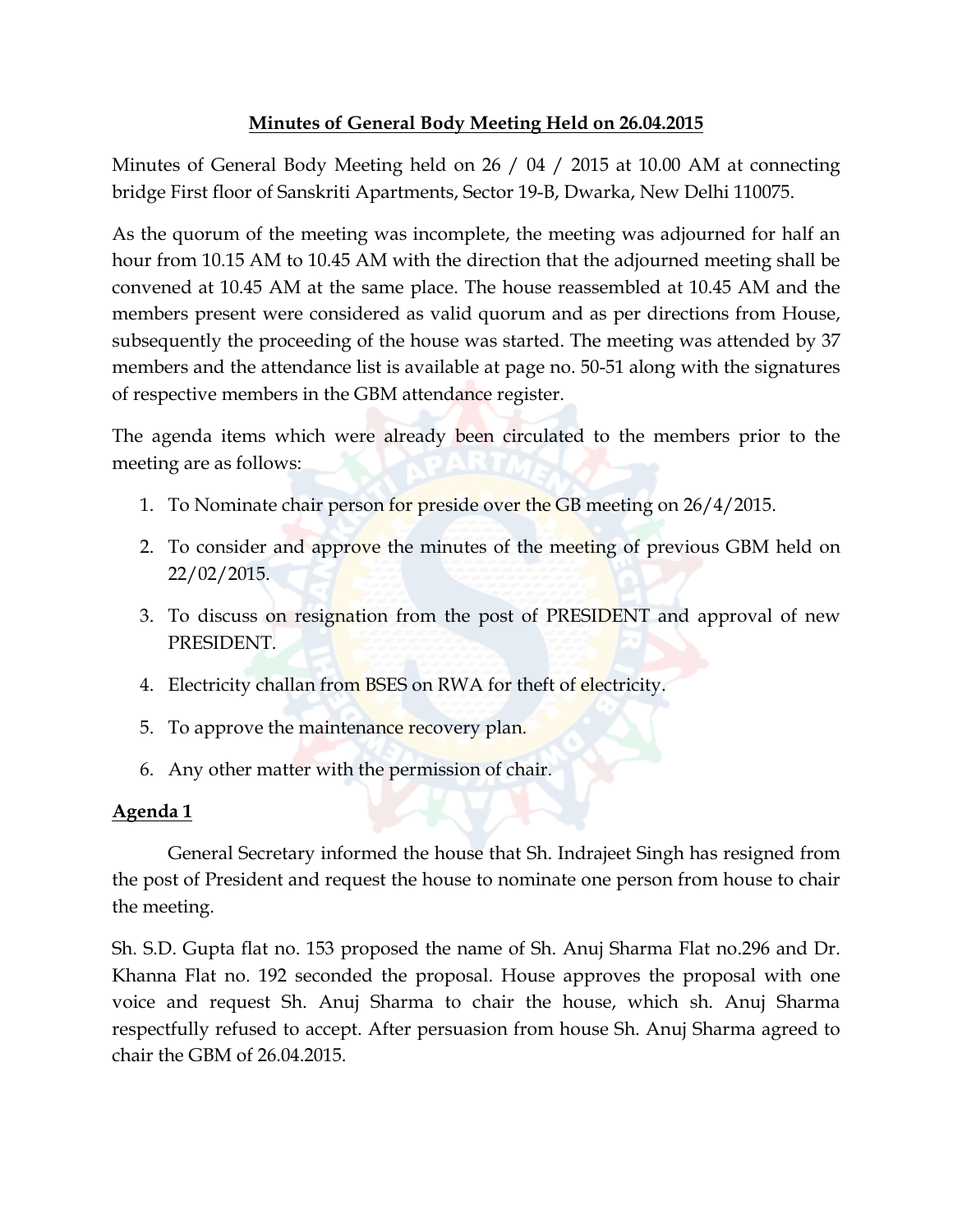### **Agenda 2**

General Secretary informed the house that there were three objections received in linkage with the previous GBM minutes of meetings circulated among the residents/members. Among the objections received the following were discussed and would be incorporated.

- Raised by Mrs. Mukhopadhyay that she did not object to Mr. Inderjeet Singh but she clarified.
- Raised by Sh. Deepak Sachdeva. It was clarified that in MOM instead of they it will read as Sh. Sanjeev Kumar.
- Raised by Sh. Sanjeev Kumar were read and were not accepted.

Incorporation of these points shall be made in MOM of GBM 22.02.2015. **House approves the MOM of 22.02.2015 along with two amendments mentioned above.**

### **Agenda 3**

General Secretary Informed the house that Sh. Inderjeet Singh has resigned from his post of President in the EC meeting dated 12.04.2015. To come up from the situation an EC is called on 19.04.2015 and As per MOA clause no. 8, page no.22 i.e. " **Any vacancy in the Executive Body and The General Body till the further elections to be held by the Association The vacancy will be filled up by co-opting a member by a majority from the existing executive members who have continued in the office".** EC meeting dated 19.04 2015 had approved the name of Dr. Shubhash Chander flat no. 566 as new President with one voice.

On date 22.04.2015 sh. Rakesh Rawat resigned his post of Treasurer of RWA, To overcome this situation an EC is called on 25.04.2015 and As per MOA clause no.8 page no.22 i.e. " **Any vacancy in the Executive Body and The General Body till the further elections to be held by the Association The vacancy will be filled up by co-opting a member by a majority from the existing executive members who have continued in the office** ". EC approved the name of Sh. Hemant Kumar Flat no.247 as new Treasurer.

**Resignation of President Sh. Indrajeet Singh and Treasurer Sh. Rakesh Rawat was approved by General house without any objection. Names of Dr. Shubhash**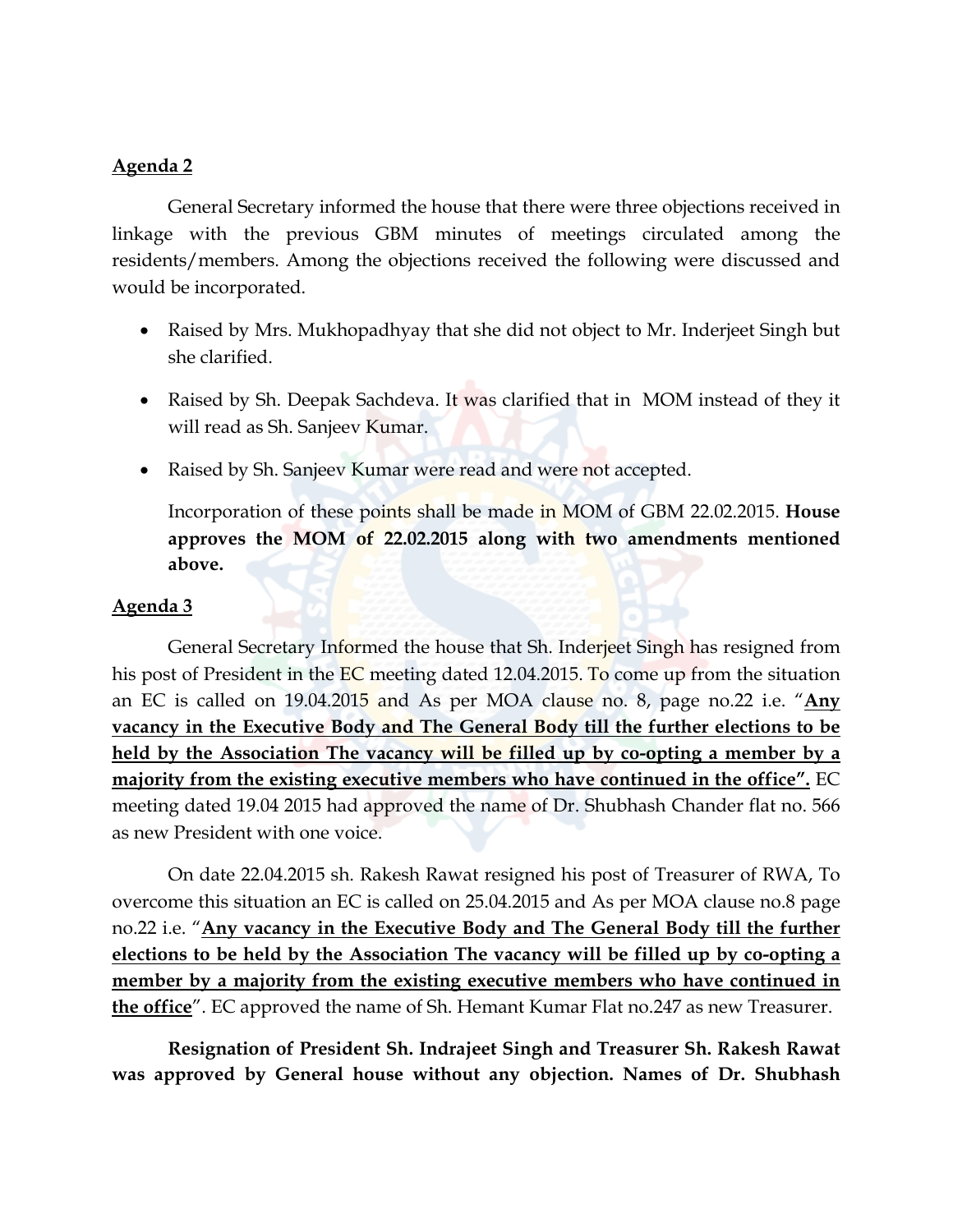## **Chander as President and Sh. Hemant kumar as Treasurer were put up for approval, GBM approves the proposed names for respective Posts with one voice.**

Dr. Subhash Chandra and Sh. Hemant kumar thanked the house and resolved that they will do complete justice to the assigned responsibility.

Dr. N.S. Rawat Vice President then began to address the house and said that there are two groups in society which have difference in opinion and present body has to be dissolved as President has already resigned. He also offered his resignation along with resignation of Mrs. Anandita Mukhopadhyay from their respective posts of Vice President and Joint Treasurer in RWA. He also proposed that only senior citizens should be assigned such posts so that work RWA would run smoothly. We two groups should avoid conflicts. Dr. N.S. Rawat says that "**I resigns from my post in RWA and will never come to RWA elections or meetings now onwards**".

In response and to mitigate the confusion, Sh. H. S. Mehra explained the factual situation to the house that there is no such provision in Memorandum of Association of our RWA which says that to dissolve the body in the event of President or any other RWA office bearer resigning. He also berated the proposed resignation of Dr .N.S. Rawat and said that his resignation is a sign and suggestion that he is part of a group which wants complete control even if all the functions of RWA comes to a halt. Sh. Mehra also urged Dr. N.S. Rawat to remain a RWA official to allow the RWA to continue with the welfare activities for the benefit of all the residents. House agreed to the points raised by Sh .H.S. Mehra and rejects the resignations proposed by Dr. N.S. Rawat and Mrs Anindita Mukhopadhyay.

**The Hon'ble House rejected the resignations with one voice.**

**Sh.H.S Mehra explained the house that lakhs of rupees have been spent by RWA in court cases against Residents which were unnecessary. He sited an incident in which for recovery of 26,000/- fees of more than 50,000/- were paid to lawyers, He proposed that any such legal expense must be approved in GBM prior to expenditure.** 

**The Hon'ble House approved the proposal with one voice.**

## **Agenda 4**

General Secretary informed the house that a challan of Rs.11109/- for Electricity theft is imposed on RWA by BSES. This challan is on use of electricity without meter at RWA office, water level alarms, CCTV's etc. General Secretary informs the house that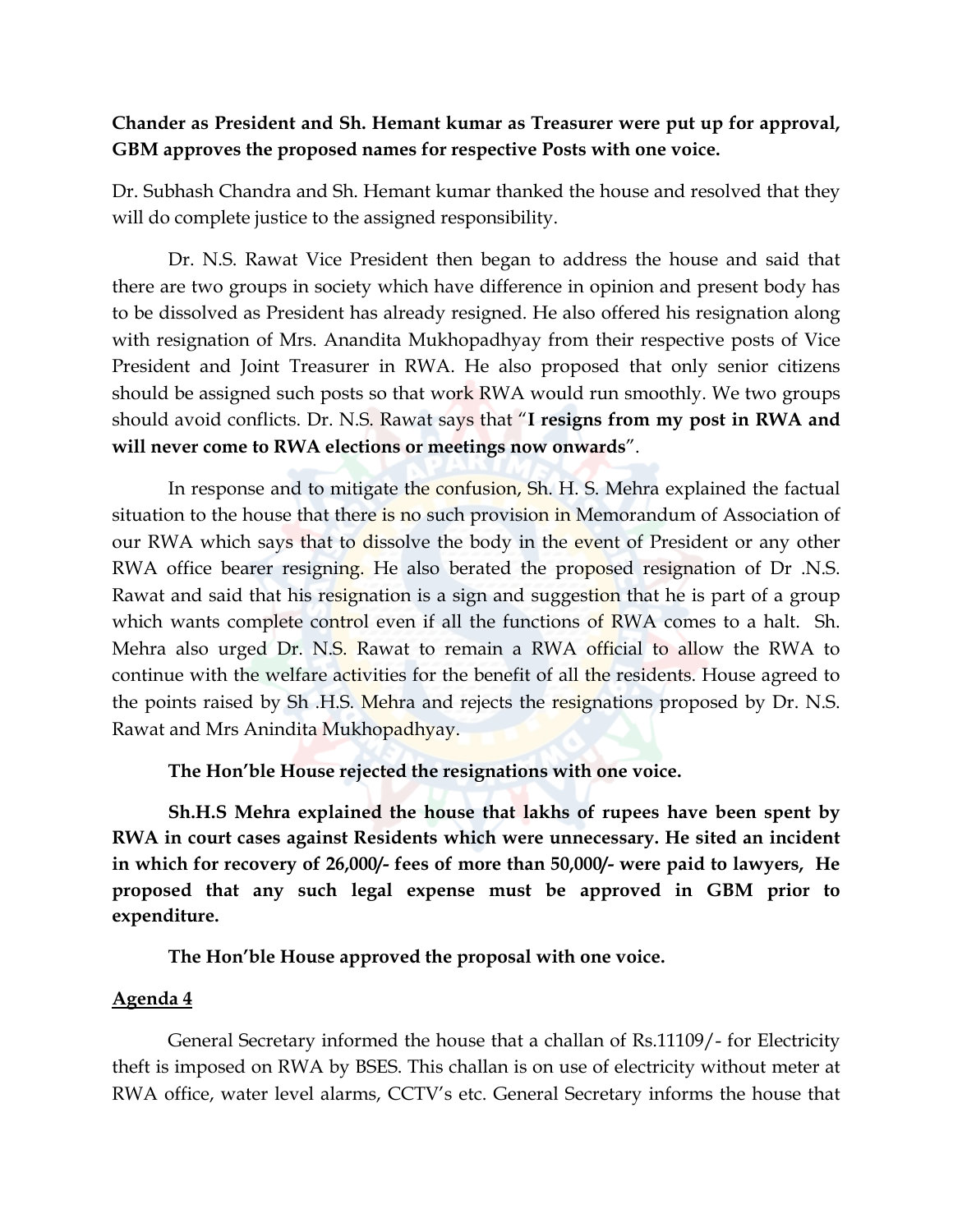RWA has already applied for a Electricity connection but as president denies to sign the papers BSES did not provide the temporary connection in the Name of RWA.

Sh. R.S. Rathore requested the house to make it a point that whoever is elected as President shall bear the responsibility for electricity connection and same shall be transferred whenever new body takes charge.

Sh. Parveen Kumar requested the new president to take care of needful formalities so that RWA may get a electricity meter on its name. President Dr. Subhash Chander promised and assured that house that he will do all the formalities required and get the electricity connection in the name of RWA.

**The Hon'ble House asked the President to take Electricity Connection on Priority.**

#### **Agenda 5**

Sh. Parveen Kumar, General Secretary explained before the house that it was always the priority of our team that complete transparency must be maintained in the working of RWA. He said that his team has worked with complete devotion in welfare of society. This is first time in history of Sanskriti apartments that any RWA has published the minutes of meetings publically. The minutes of meetings of Executive meetings & General body meetings are also available on Sanskriti apartments website. He added that the RWA Team tried their level best to stop any misuse of public money. With the help of Residents, this team is able to set at Milk kiosk of AMUL in our society after 7 years. **With setting up of Kiosk apart from facility to Residents we have been able to generate an additional income of Rs 42000/-.**

**He further Informed the house that a new Scrap dealer was appointed who is paying Rs 6000/- per month as the old one was paying just Rs 1000/- per month. Additional Income of Rs 60000/- has been generated per year.**

General Secretary informed the house that RWA celebrate various religious and social functions without using maintenance funds. RWA had worked hard for creating harmonious atmosphere in society and make our home a beautiful place to live, RWA have succeeded in it and expect fellow residents to contribute in this way in future. **Incorporating this has saved the members of RWA an additional amount of Rs 1,65,000/=(approx).**

He further informed that submission of TDS return from RWA was irregular since last 7 years which result a late fees charge of Rs.68000/- towards RWA as penalty.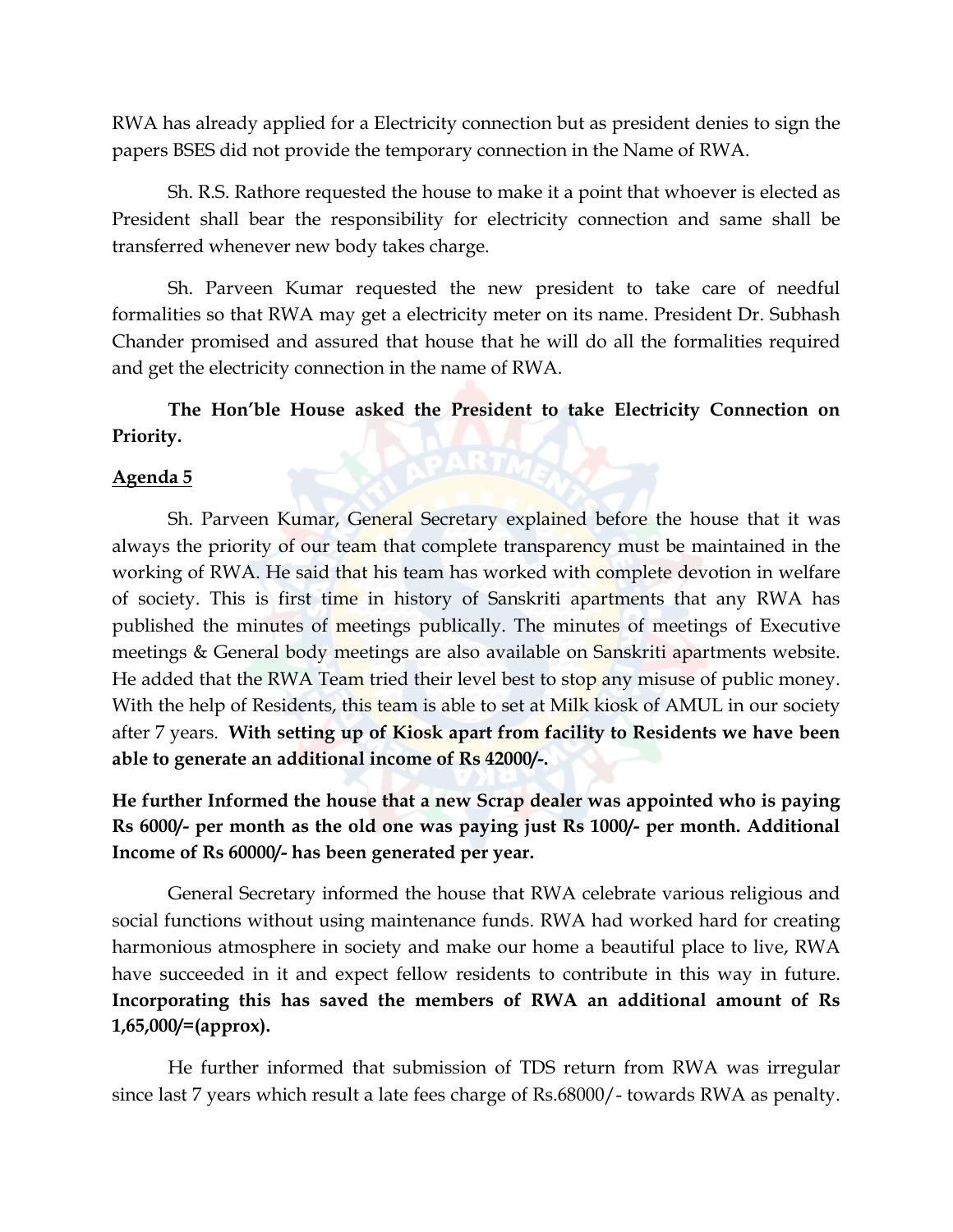With the efforts the RWA Team we successfully close the issue by merely submitting Rs.20000/- only and **saved Rs.48000/- of RWA.** General Secretary explained the house that even after various hurdles like non-payment to service providers in time. Its not only duty of Sweeping- cleaning and security agencies to up keep the society but its also our responsibility to help them in doing their duties **. It is there for everyone to see as to how much the current team has saved and recovered this year.**

General Secretary informed the house that a scheme for collection of pending maintenance payments is prepared and approved in EC meeting dated 19.04.2015 which is as under:

- 1. Office manager will be visiting homes of Residents to collect the payments.
- 2. Names and Flat Numbers of members who have dues more than Rs.6000/- shall be displayed on Notice board.
- 3. Members shall be permitted to deposit 50 % of their total dues at once and shall pay the balance in three equated monthly installments.
- 4. After one month of display of the notice, penalty interest @18% per year shall be imposed on defaulters and in case a legal action is taken to recover the dues all legal charges will be recovered from defaulter with interest charges.
- 5. As per MOA (Memorandum of Association) clause no. 7 of page no.7 due payments for more then 3 months continuously are liable for cancellation of membership and same shall be implemented as it is after discussion in EC.

General Secretary asked for approval on above points from house. **House approved the scheme without any objection.** 

## **Agenda 6**

Dr. N.S. Rawat raised the point that condition of sweeping and cleaning is not good.

Sh. Parveen Kumar shared with the house about procedure to change the agencies, and working of the agencies is seriously affected due to non payment to service providers by RWA. He also explained the house that hand over from President and Treasurer shall be made at earliest.

Sh. R.N.Gupta suggested the house to have a committee of senior citizens to take care of general services like sweeping & cleaning and Security.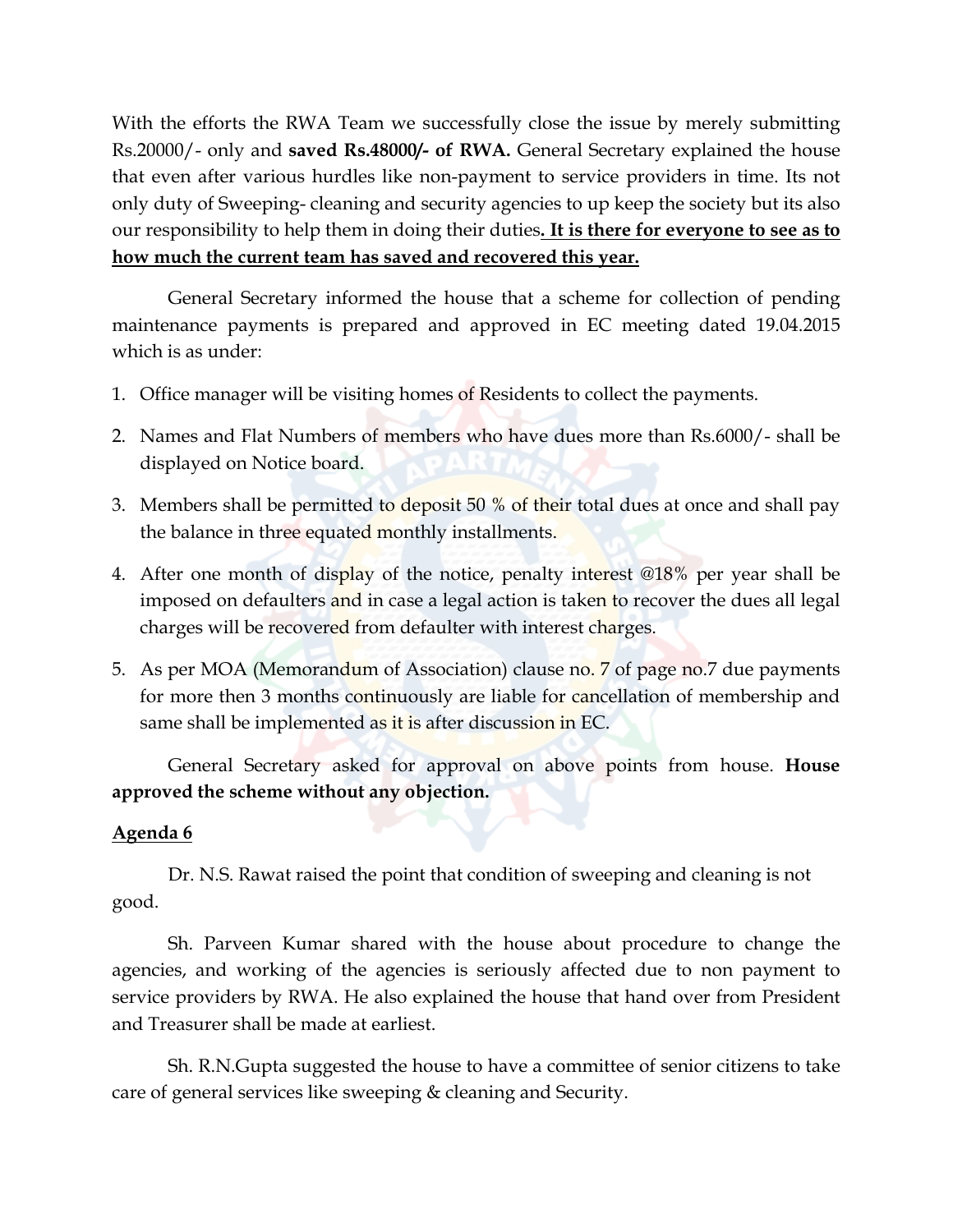Dr. Subhash Chander, President seconded the suggestion given by Sh.R.N.Gupta, House approving the proposal. President also suggested for starting a temporary clinic by the doctors in society for residents as free consultancy. He also proposed to start KAR SEWA in society once in a month so that residents shall be made aware of importance of cleanliness in society.

Sh. S.D. Gupta expressed that no waste should be allowed to dump at back side of society as done by waste pickers in morning. He brought it to the house that waste picker segregates the waste at back side which is unhygienic and cause of many health problems too.

Dr. Kaushal expressed that we can hire any agency but Residents also need to look in their civic duties for betterment of apartments. He requested and suggest the house to educate residents for maintaining the cleanliness in society. He explain the house that problem of stray dogs in society is due to the residents who feed these dogs which should be restricted and pet owners must be served with MCD guidelines.

Sh. Anuj Sharma proposed to keep a check on material and must be allowed after proper verification and deposit of security money at RWA office so that MALBA around the society shall be properly managed. He also proposed to put role of RWA in renting the flats by flat owners. He also informed the house that RWA recruited MALI is often found working in homes of residents during his office hours which is not right and RWA must keep a check on this.

Sh. Parveen Kumar explained to the house that no hand over of documents has been made to him by earlier General Secretary. He also informed the house that a NOC has been issued by Sh. Dayachand office Manager to Sh.Indrajeet singh without consent of other office bearers.

**Sh. Dayachand Office Manager disclosed that President Sh. Indrajeet Singh forced him to provide this NOC which he is not empowered too**. He also inform the house that he have no documents/records available with him. House condemn this act of Sh.Indrajeet singh and office manager and direct Sh.Daya chand to prepare the list of document available in RWA office which are in his possession and provide it to RWA officials at earliest.

Sh. Anuj Sharma informed the house that Residents complaint about Tenants that they create nuisance as they are not verified. He proposed that all Apartments should be put on Rent through the RWA and a Standard set of Agreement should be